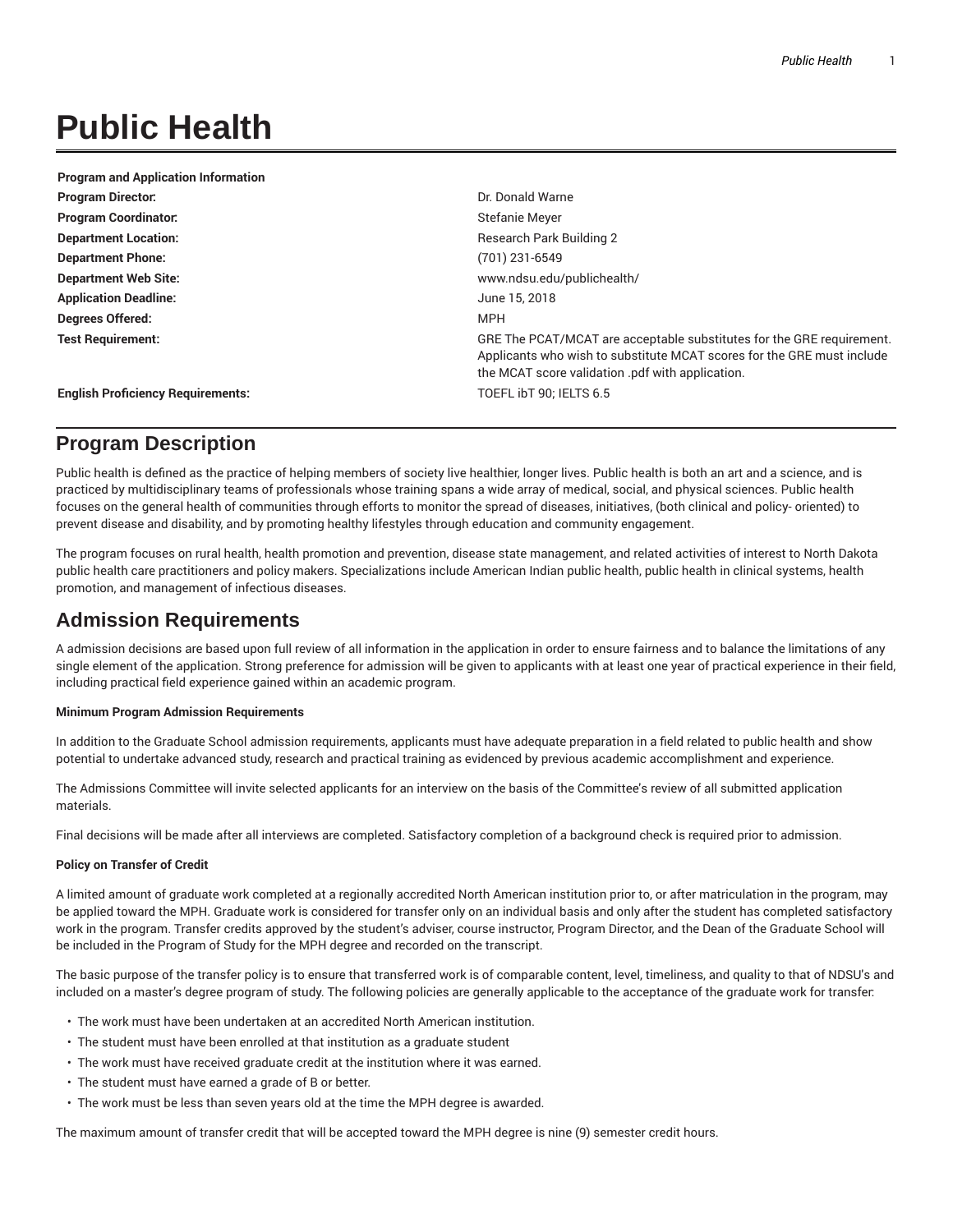## 2 *Public Health*

| Code                                                                   | Title                                           | <b>Credits</b> |
|------------------------------------------------------------------------|-------------------------------------------------|----------------|
| Required Coursework (Council on Education for Public Health Core Area) |                                                 |                |
| PH 704                                                                 | Leading and Managing Public Health Systems      | 3              |
| PH 710                                                                 | Healthcare Delivery in the United States        | 3              |
| <b>PH 720</b>                                                          | <b>Environmental Health</b>                     | 3              |
| PH 731                                                                 | <b>Biostatistics</b>                            | 3              |
| PH 741                                                                 | Social and Behavioral Sciences in Public Health | 3              |
| PH 751                                                                 | <b>Essentials in Epidemiology</b>               | 3              |
| PH 793                                                                 | Individual Study (Paper)                        | 3              |
| PH 794                                                                 | Practicum                                       | 3              |
| <b>Specialization Courses</b>                                          |                                                 | 18             |
| <b>Total Credits</b>                                                   |                                                 | 42             |

# **American indian public health option**

| Code                    | Title                                 | Credits |
|-------------------------|---------------------------------------|---------|
| PH 771                  | American Indian Health Policy         | 3       |
| PH 772                  | American Indian Health Disparities    | 3       |
| PH 773                  | Cultural Competence in Indian Health  | 3       |
| <b>PH 774</b>           | Research Issues in Tribal Communities | 3       |
| <b>PH 775</b>           | Case Studies in Indian Health         | 3       |
| <b>Elective Courses</b> |                                       | 3       |

# **Health Promotion Option**

| Code            | Title                                                   | <b>Credits</b> |
|-----------------|---------------------------------------------------------|----------------|
| <b>HNES 721</b> | <b>Health Promotion Programming</b>                     | 3              |
| <b>HNES 724</b> | <b>Nutrition Education</b>                              | 3              |
| <b>HNES 725</b> | Promoting Health through Policy, System and Environment | 3              |
| <b>HNES 727</b> | <b>Physical Activity Epidemiology</b>                   | 3              |
| <b>HNES 745</b> | Community Health Leadership                             | 3              |
| <b>NURS 715</b> | <b>Advanced Community Assessment</b>                    | 3              |

# **Management of Infectious Diseases Option**

| Code             | Title                                          | Credits       |
|------------------|------------------------------------------------|---------------|
| <b>MICR 750</b>  | Advanced Topics in Epidemiology                | $\mathcal{S}$ |
| <b>MICR 752</b>  | Advanced Topics in Food Safety Microbiology    | 3             |
| PH 735           | Principles of Infectious Disease Management I  | $\mathcal{B}$ |
| PH 736           | Principles of Infectious Disease Management II | $\mathcal{E}$ |
| Elective Courses |                                                | 6             |

# **PUBLIC HEALTH IN CLINICAL SYSTEMS OPTION**

| Code                    | Title                                                   | Credits       |
|-------------------------|---------------------------------------------------------|---------------|
| <b>HNES 725</b>         | Promoting Health through Policy, System and Environment | $\mathcal{S}$ |
| <b>NURS 715</b>         | <b>Advanced Community Assessment</b>                    | 3             |
| <b>PH 700</b>           | Preventing and Managing Chronic Illness                 | 3             |
| <b>PH 755</b>           | Integrating Primary Care and Public Health              | $\mathcal{E}$ |
| PH 765                  | <b>Cultural Competence Health Care</b>                  | $\mathcal{B}$ |
| <b>Elective Courses</b> |                                                         | $\mathcal{E}$ |

# **\*Master's Paper**

The PH master's paper is a requirement for graduation for students in the Master of Public Health (MPH) Program. This is an opportunity to work on public health projects under the direction of faculty and community public health practitioners or researchers. The goal is to synthesize, integrate and apply the skills and competencies acquired in the PH Program to a public health problem. Completion of the PH master's paper requires both written and oral components.